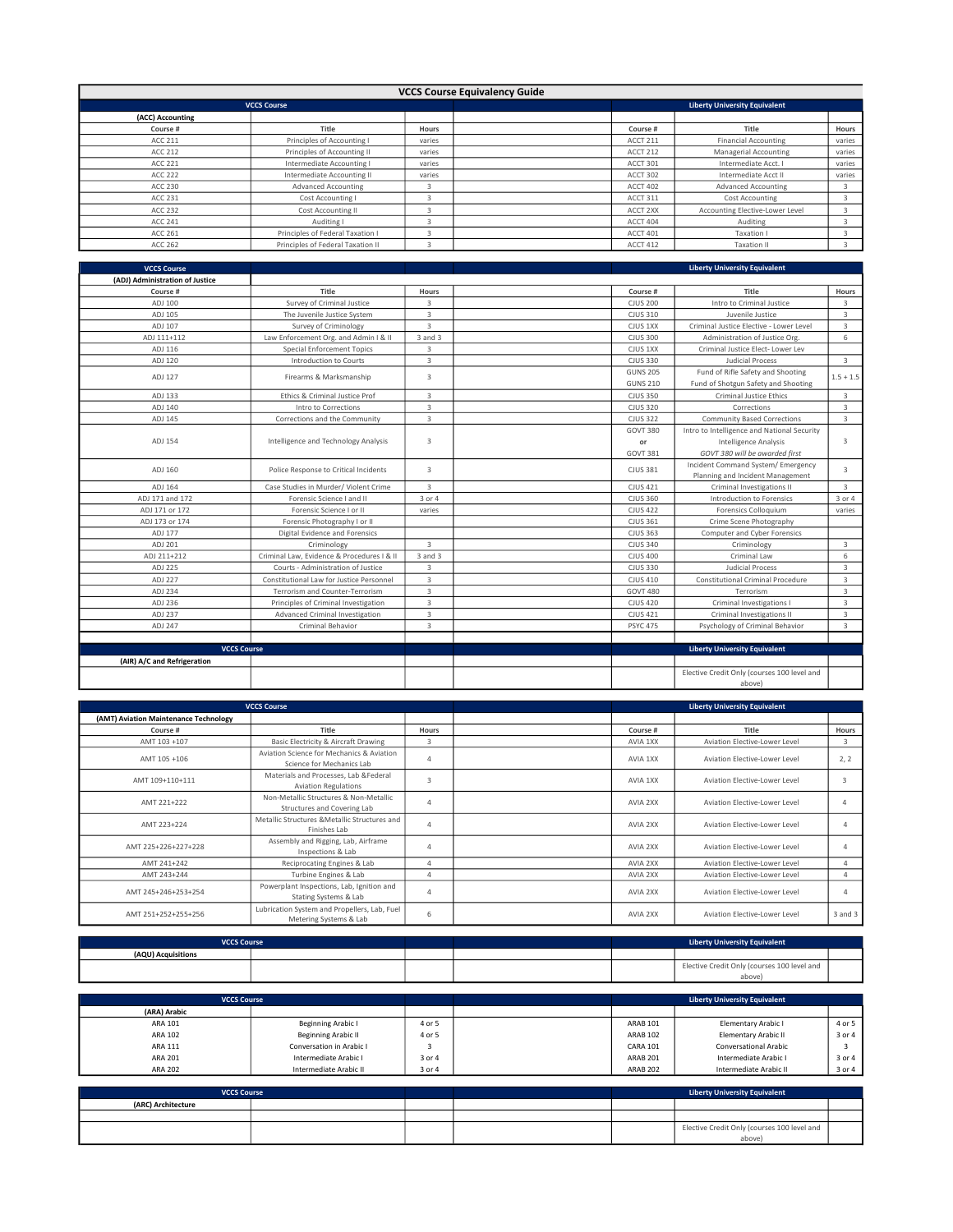| <b>VCCS Course</b> |                                           | <b>Liberty University Equivalent</b> |                                |                                                                                              |                         |
|--------------------|-------------------------------------------|--------------------------------------|--------------------------------|----------------------------------------------------------------------------------------------|-------------------------|
| (ARO) Aviation     |                                           |                                      |                                |                                                                                              |                         |
| Course #           | Title                                     | Hours                                | Course #                       | Title                                                                                        | Hours                   |
| ARO 121            | Private Pilot Ground School               | varies                               | <b>AVIA 210</b>                | Private Pilot Ground I<br>(AVIA 210 with FAA Written Exam                                    | varies                  |
|                    |                                           |                                      |                                | Completion, otherwise elective only)                                                         |                         |
| ARO 122            | Instrument Pilot Ground School            | varies                               | <b>AVIA 310</b>                | Instrument Ground<br>(AVIA 210 with FAA Written Exam<br>Completion, otherwise elective only) | varies                  |
| ARO 140            | <b>Aviation Safety</b>                    | 3                                    | AVIA 1XX                       | Aviation Elective - Lower Level<br>Award Elective Credit Only                                | $\overline{\mathbf{3}}$ |
| ARO 220            | Light Sport Airplane Flight Training      | $\overline{2}$                       | <b>AVIA 220</b>                | Private Flight 1<br>(Seek approval through Experience Plus<br>procress)                      | 2                       |
| ARO 235            | Private Pilot-Airplane Flight Training    | 2                                    | <b>AVIA 220</b>                | Private Flight 1<br>(Seek approval through Experience Plus<br>procress)                      | $\overline{2}$          |
| ARO 236            | Instrument Pilot-Airplane Flight Training | 2                                    | <b>AVIA 320</b>                | Instrument Flight<br>(Seek approval through Experience Plus<br>procress)                     | $\overline{2}$          |
| ARO 237            | Commercial Pilot-Airplane Flight Training | 2                                    | <b>AVIA 325</b>                | Commercial Flight I<br>(Seek approval through Experience Plus<br>procress)                   | $\overline{2}$          |
|                    |                                           |                                      |                                |                                                                                              |                         |
|                    | <b>VCCS Course</b>                        |                                      |                                | <b>Liberty University Equivalent</b>                                                         |                         |
| (ART) Art          |                                           |                                      |                                |                                                                                              |                         |
| Course #           | Title                                     | Hours                                | Course #                       | Title                                                                                        | Hours                   |
| ART 100            | Art Appreciation                          | 3                                    | <b>ARTS 105</b>                | Art Appreciation                                                                             | $\overline{3}$          |
| ART 101            | History & Apprec of Art I                 | $\overline{3}$                       | <b>ARTS 201</b>                | History of Art I                                                                             | $\overline{3}$          |
| <b>ART 102</b>     | History & Apprec of Art II                | $\overline{3}$                       | <b>ARTS 202</b>                | History of Art II                                                                            | $\overline{3}$          |
| ART 106            | History of Modern Art                     | 3                                    | <b>ARTS 205</b>                | 20th-21st Century Art                                                                        | $\overline{\mathbf{3}}$ |
| ART 111            | Introduction to the Arts I                | 3                                    | <b>ARTS 105</b>                | Art Appreciation                                                                             | $\overline{\mathbf{3}}$ |
| <b>ART 112</b>     | Introduction to the Arts II               | $\overline{3}$                       | <b>ARTS 105</b>                | Art Appreciation                                                                             | $\overline{3}$          |
| <b>ART 121</b>     | Drawing I                                 | $\overline{3}$                       | <b>ARTS 211</b>                | Drawing I                                                                                    | varies                  |
| <b>ART 122</b>     | Drawing II                                | 3                                    | ARTS 311 or<br><b>ARTS 312</b> | Drawing II or<br>Life Drawing                                                                | $\overline{\mathbf{3}}$ |
| <b>ART 125</b>     | Introduction to Painting                  | 3                                    | <b>ARTS 321</b>                | Painting I                                                                                   | $\overline{3}$          |
| 107.202            | $-1$ $-1$ $-1$ $-2$ $-1$ $-1$ $-1$        |                                      | 100001110001111                | $\cdots$ $\cdots$ $\cdots$ $\cdots$ $\cdots$ $\cdots$ $\cdots$ $\cdots$                      |                         |

|                   |                                  |                | ANIJ JIZ        | LIJE DI GWILIK                          |                         |
|-------------------|----------------------------------|----------------|-----------------|-----------------------------------------|-------------------------|
| <b>ART 125</b>    | Introduction to Painting         | 3              | <b>ARTS 321</b> | Painting I                              | 3                       |
| ART 131+132       | Fundamentals of Design I & II    | varies         | ARTS 113 & 114  | Intro to 2D Design & Intro to 3D Design | varies                  |
| <b>ART 133</b>    | Visual Arts Foundation           | $\overline{a}$ | <b>ARTS 113</b> | Introduction to 2D Design               | 4                       |
| ART 134           | Three Dimensional Design         | 3              | <b>ARTS 114</b> | Intro to 3D Design                      | 3                       |
| ART 141+142       | Typography   & II                | 3 and 3        | <b>ARTS 223</b> | Intro to Typography                     | 6                       |
| ART 153 + ART 154 | Ceramics I + Ceramics II         | 3 and 4 each   | <b>ARTS 475</b> | Ceramics                                | varies                  |
| ART 160           | Film Production I                | 3              | CINE 1XX        | Cine Arts Elective-Lower Level          | 3                       |
| ART 161           | Film Production II               | 3              | CINE 1XX        | Cine Arts Elective-Lower Level          | 3                       |
| <b>ART 201</b>    | History of Art I                 | 3              | <b>ARTS 201</b> | History of Art I                        | 3                       |
| <b>ART 202</b>    | History of Art II                | $\overline{3}$ | <b>ARTS 202</b> | History of Art II                       | 3                       |
| ART 203+204       | Animation   & II                 | 4 and 4        | <b>ARTS 473</b> | Introduction to 3D Graphics             | 8                       |
| ART 208           | Video Techniques                 | 3 or 4         | <b>DIGI 225</b> | Introduction to Video Production        | 3 or 4                  |
| ART 211 or 212    | History of American Art I/II     | 3              | <b>ARTS 213</b> | American Art and Architecture           | $\overline{\mathbf{3}}$ |
| ART 217           | Graphic Design I                 | 3 or 4         | <b>ARTS 352</b> | Graphic Design I                        | 3 or 4                  |
| <b>ART 218</b>    | Graphic Design II                | 3 or 4         | <b>ARTS 371</b> | Graphic Design II                       | 3 or 4                  |
| ART 228+229       | Multimedia Graphic Design I & II | $4$ and $4$    | <b>ARTS 472</b> | Interactive Multimedia                  | 8                       |
| <b>ART 231</b>    | Sculpture I                      | 3 or 4         | <b>ARTS 330</b> | Sculpture                               | 3 or 4                  |
| <b>ART 232</b>    | Sculpture II                     | 3 or 4         | <b>ARTS 430</b> | Sculpture II                            | 3 or 4                  |
| ART 236           | <b>Sculptural Ceramics</b>       | 3 or 4         | <b>ARTS 330</b> | Sculpture I                             | 3 or 4                  |
| <b>ART 241</b>    | Painting I                       | 3 or 4         | <b>ARTS 321</b> | Painting I                              | 3 or 4                  |
| <b>ART 242</b>    | Painting II                      | 3 or 4         | <b>ARTS 420</b> | Painting II                             | 3 or 4                  |
| <b>ART 250</b>    | History of Design                | $\overline{3}$ | <b>ARTS 303</b> | History of Graphic Design               | 3                       |
| <b>ART 263</b>    | Interactive Design I             | 3 or 4         | <b>ARTS 477</b> | Interactive Design I                    | 3 or 4                  |
| <b>ART 264</b>    | Interactive Design II            | 3 or 4         | <b>ARTS 478</b> | Interactive Design II                   | 3 or 4                  |
| <b>ART 283</b>    | Computer Graphics I              | 3 or 4         | <b>ARTS 222</b> | Introduction to Graphic Design          | 3 or 4                  |
| ART 291+292       | Computer. Graphic Design I & II  | 4 and 4        | <b>ARTS 222</b> | Introduction to Graphic Design          | 8                       |

| <b>VCCS Course</b>                 |                                        |                | <b>Liberty University Equivalent</b> |                 |                                             |                         |
|------------------------------------|----------------------------------------|----------------|--------------------------------------|-----------------|---------------------------------------------|-------------------------|
|                                    |                                        |                | (ASL) American Sign Language         |                 |                                             |                         |
| Course #                           | Title                                  | Hours          |                                      | Course #        | Title                                       | Hours                   |
| ASL 101                            | American Sign Language I               | 3 or 4         |                                      | <b>ASLI 101</b> | American Sign Language I                    | 3 or 4                  |
| ASL 102                            | American Sign Language II              | 3 or 4         |                                      | <b>ASLI 102</b> | American Sign Language II                   | 3 or 4                  |
| <b>ASL 115</b>                     | Fingerspelling and Number Use in ASL   | $\overline{2}$ |                                      | ASLI 1XX        | American Sign Lang Elective-Lower Level     | $\overline{2}$          |
| ASL 201                            | American Sign Language III             | 3 or 4         |                                      | <b>ASLI 201</b> | American Sign Language III                  | 3 or 4                  |
| ASL 202                            | American Sign Language IV              | 3 or 4         |                                      | <b>ASLI 202</b> | American Sign Language IV                   | 3 or 4                  |
| ASL 125                            | Hist & Culture of the Deaf Community I | 3              |                                      | <b>ASLI 310</b> | Deaf Studies                                | $\overline{\mathbf{3}}$ |
| ASL 220                            | Comparative Linguistics: ASP & English | $\overline{3}$ |                                      | <b>ASLI 405</b> | <b>ASL Linguistics</b>                      | $\overline{3}$          |
|                                    |                                        |                |                                      |                 |                                             |                         |
| <b>VCCS Course</b>                 |                                        |                |                                      |                 | <b>Liberty University Equivalent</b>        |                         |
| (AST) Admin Support Technology     |                                        |                |                                      |                 |                                             |                         |
| Course #                           | Title                                  | Hours          |                                      | Course #        | Title                                       | Hours                   |
| AST 141                            | Word Processing I                      | 2.3 or 4       |                                      | <b>INFT 104</b> | Word                                        | 2,3 or 4                |
| AST 142                            | Word Processing II                     | 2,3 or 4       |                                      | <b>INFT 104</b> | Word                                        | 2,3 or 4                |
| AST 205                            | <b>Business Communications</b>         | 3              |                                      | <b>BUSI 300</b> | <b>Business Communications</b>              | $\overline{3}$          |
| AST 232                            | Microcomputer Office Applications      | 2.3 or 4       |                                      | <b>INFT 110</b> | <b>Computer Concepts &amp; Applications</b> | 2.3 or 4                |
| <b>AST 238</b>                     | Word Processing Adv Ops                | 2.3 or 4       |                                      | <b>INFT 104</b> | Word                                        | 2,3 or 4                |
|                                    |                                        |                |                                      |                 |                                             |                         |
| <b>VCCS Course</b>                 |                                        |                |                                      |                 | <b>Liberty University Equivalent</b>        |                         |
| (AVI) Avionic & Aviation Mechanics |                                        |                |                                      |                 |                                             |                         |
|                                    |                                        |                |                                      |                 | Elective Credit Only (courses 100 level and |                         |
|                                    |                                        |                |                                      |                 | above)                                      |                         |
|                                    |                                        |                |                                      |                 |                                             |                         |
| <b>VCCS Course</b>                 |                                        |                |                                      |                 | <b>Liberty University Equivalent</b>        |                         |
| (BIO) Biology                      |                                        |                |                                      |                 |                                             |                         |
| Course #                           | Title                                  | Hours          |                                      | Course #        | Title                                       | Hours                   |